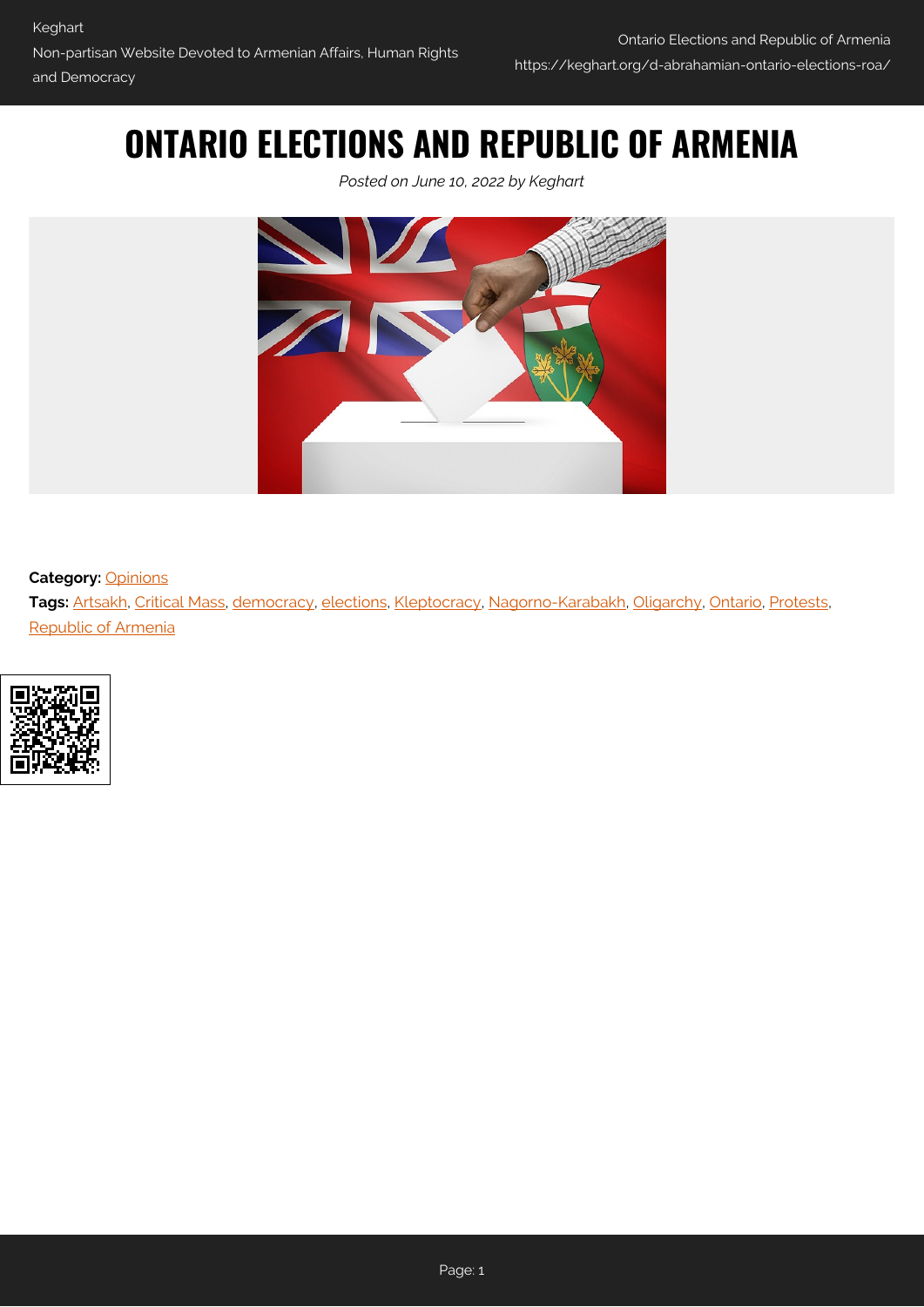## **By Dikran Abrahamian MD,** Ontario, 2 June 2022

Parliamentary elections took place today in Ontario, the most populous province in Canada with a population of fifteen million people. Probably our compatriots in the Republic of Armenia (RoA) may learn a thing or two from this election regarding how to conduct themselves in a democracy. Of course, that all depends on dropping their "we know better" attitude and not searching for excuses to avoid practising what they are expected to whenever they dislike the outcome.

Eligible voters in Ontario were 10,760,433 (71.6% of the population) and the turnout was 43.50%. Of the total votes the incumbent Progressive Conservative Party of Ontario (PCP) received 41% of the votes (rounded), whereas the opposition parties obtained 59%, almost two-third of the popular vote. Not a single incident of voter fraud, vote stuffing and bribery was reported, and the day went by peacefully. Unlike RoA where proportional representation is the rule, in Canada first-past-the-post voting system is used, i.e., the candidate who wins the most votes in each constituency is elected. Due to this process PCP garnered eighty-three seats (67% of the total 124), whereas the combined opposition seats were 36 (33% of total). Opposition parties that were able to win seats, despite major differences in ideology and programs *vis-a-vis* the winning party, gracefully accepted the results. The leaders of the opposition congratulated the winning party and its leader Doug Ford who will be the premier of Ontario for a second term. They promised to work with the government in opposition and praised the democratic process.

In contrast, a year ago in RoA, at the snap elections turnout of 2,595,334 voters was 49.37% (1,281,375) -- roughly 6% more than Ontario's current election. The winning party received 53.95% (71 seats) of the votes and the opposition (combined) 26.33% (36 seats). Unlike in Canada, incidents of voting fraud and bribery were recorded, not to mention brawls and disturbances here and there. There were no congratulatory remarks by opposition leaders. On the contrary, right from day one derogatory remarks were hurled at the winning party and its leader. The opposition made it clear it would do everything in its power to obstruct the government's efforts to conduct business; furthermore, they wowed to bring down the government and its leader. They did not shy away from assaulting elected officials and turning the parliament into a circus and into violent scenes. The conduct of the opposition was anything but democratic and it continues to this day.

The subject of this writing is not about the "causes" and goals of this conduct but about the process which leads us, on the side, to make a couple of remarks about opposition pundits' views. They draw parallels between ongoing unruly protests and the popular uprising of 2018. They point out that through "mass" agitation the government was brought down, and a similar "mass" action will chase the present authorities out the door. That is too much of a stretch in imagination considering the vast differences between the two occurrences.

*For one, in 2018 the people in RoA were galvanized. They were in hundreds of thousands, whereas the present protests can recruit only a small portion of that number. In 2018 people expressed their*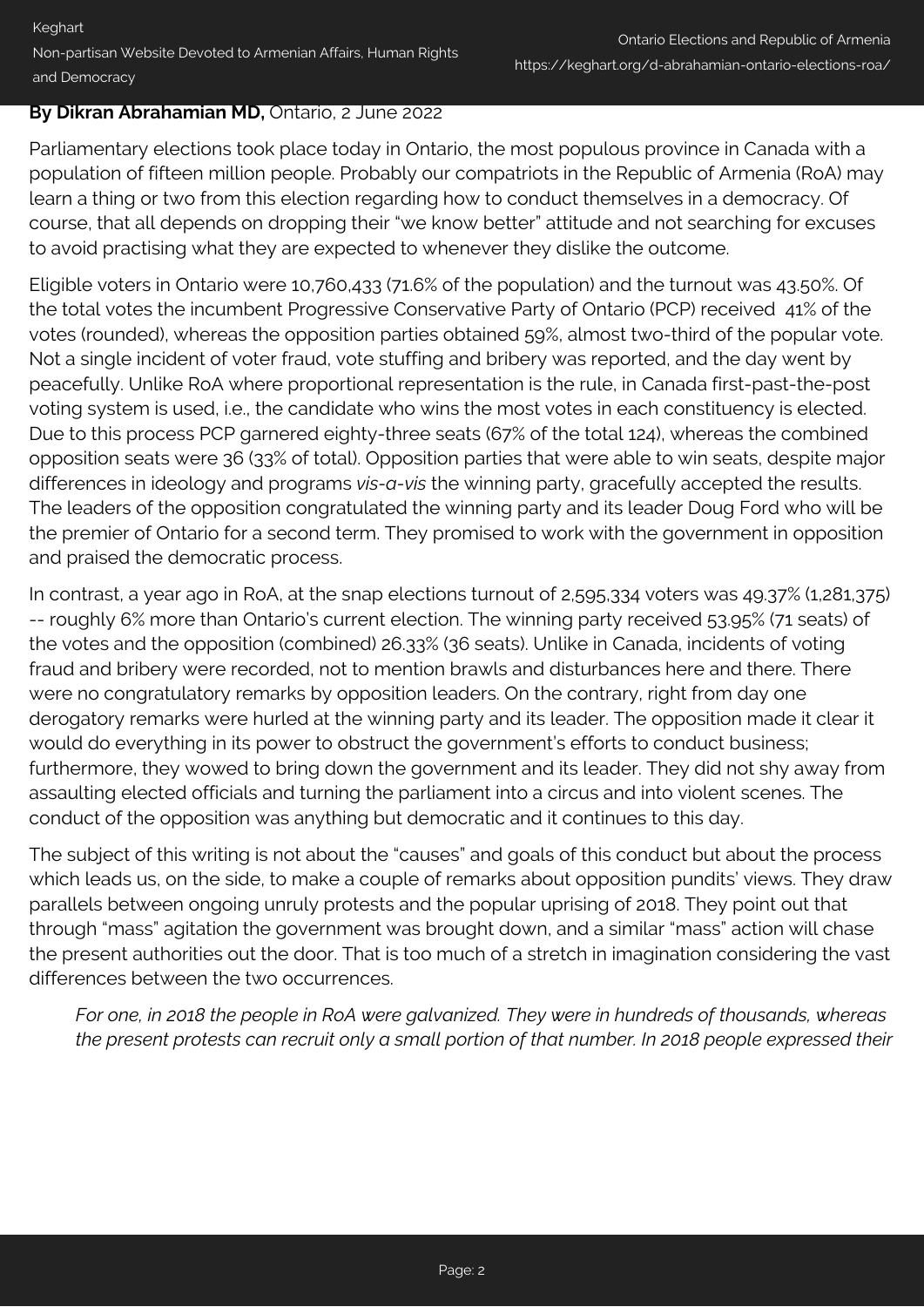*grievances accumulated over decades against a corrupt oligarchic-kleptocracy that had plundered the country and its citizens. The protests now are led by the same gang of thieves and their ally the bureau of the Armenian Revolutionary Federation (ARF). In 2018 it was a grass roots movement. Independent citizens, various social formations, intellectuals, political parties, student bodies, working peoples' groups … did not wait for a command from top; they independently joined the protests* en masse. *What we notice today is a guided command structure, a pyramid on top of which is the disgraced oligarchy.*

All comparisons, including this *exposé*, should be taken with a grain of salt. Acts that occurred at various times and thousands of miles apart hardly match item to item. However, they serve as an intellectual framework of illustration for how to behave in a democracy. Ontario is a multi-ethnic society, whereas the RoA is homogeneous. Bread and butter issues are the concerns of Ontarians. In contrast, Armenians are facing existential issues: they are threatened by war which leads to anxiety and agitation, and thus to otherwise unacceptable behaviour, including violence.

Following the 44-day Artsakh (Nagorno-Karabakh) war RoA's existence became vulnerable to both internal and external threats. Pronouncements and decisions of the authorities became incoherent. They gave rise to all sorts of allegations which are being exploited by street protesters. I am not able to establish the veracity of these allegations, but they are serious enough that they generate criticism against the authorities from almost all corners.

It took nearly three decades to establish a semblance of democracy in the country. If we cherish it, then it is incumbent upon us to act accordingly. Mass actions are part of democratic norms, provided they are supported by a critical mass of citizenry. In its absence, the movement must give up its agitation. Otherwise, it will be shunned by the people and considered a fringe movement causing an unhealthy socio-political environment with disastrous outcomes.

*Related article of 15 years ago*: [Ontarians have to wait another decade](https://keghart.org/d-abrahamian-ontarians-wait-decade/)